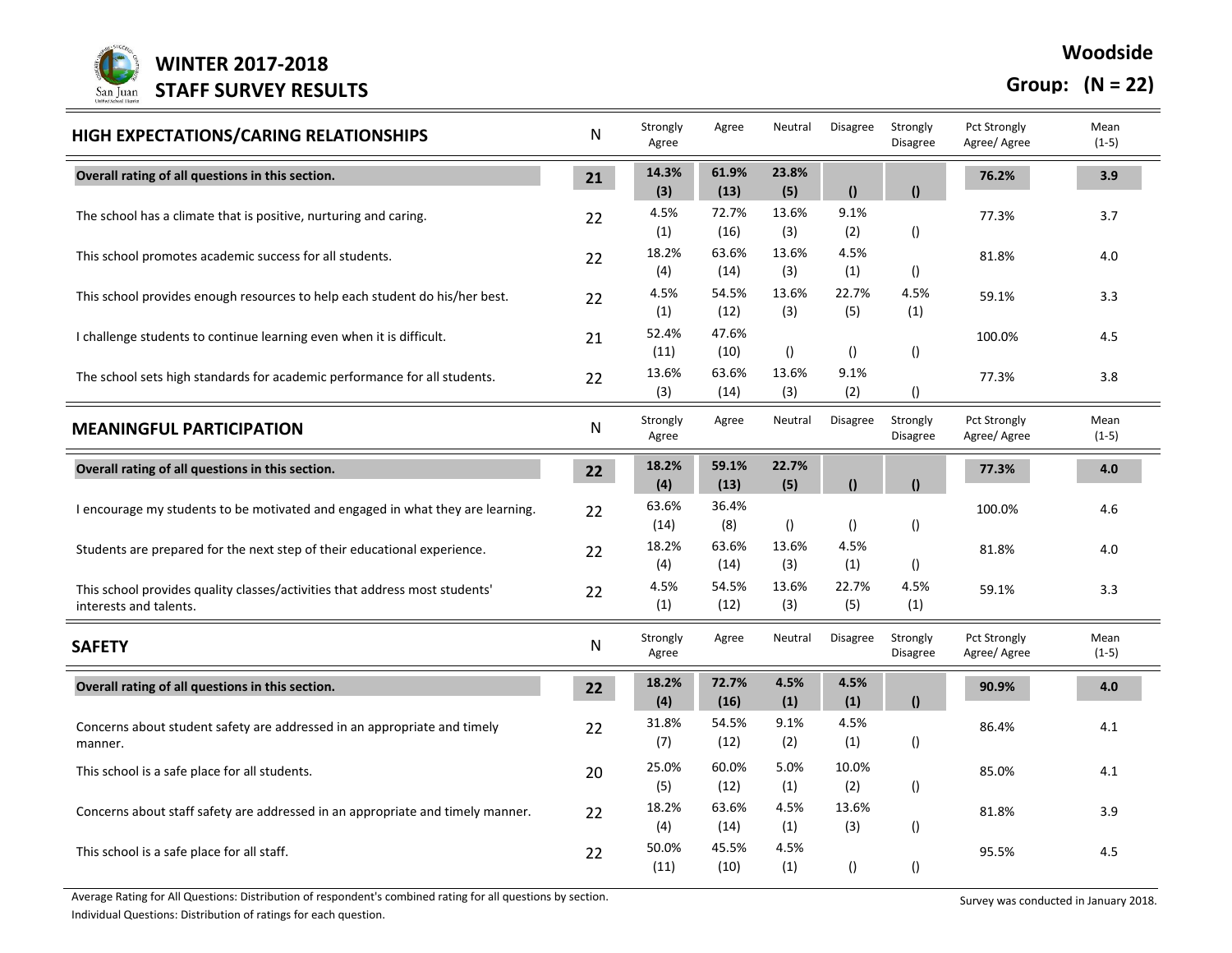

**Group: (N = 22)**

| <b>SCHOOL CULTURE</b>                                                                                         | $\mathsf{N}$ | Strongly<br>Agree | Agree         | Neutral       | Disagree         | Strongly<br>Disagree        | <b>Pct Strongly</b><br>Agree/ Agree | Mean<br>$(1-5)$ |
|---------------------------------------------------------------------------------------------------------------|--------------|-------------------|---------------|---------------|------------------|-----------------------------|-------------------------------------|-----------------|
| Overall rating of all questions in this section.                                                              | 22           | 22.7%<br>(5)      | 45.5%<br>(10) | 27.3%<br>(6)  | 4.5%<br>(1)      | $\mathbf{r}$                | 68.2%                               | 3.9             |
| The students at this school feel like they are part of the school community.                                  | 22           | 18.2%<br>(4)      | 27.3%<br>(6)  | 50.0%<br>(11) | 4.5%<br>(1)      | $\left( \right)$            | 45.5%                               | 3.6             |
| The school fosters an appreciation of student diversity and respect for each<br>other.                        | 22           | 22.7%<br>(5)      | 50.0%<br>(11) | 22.7%<br>(5)  | 4.5%<br>(1)      | $\left( \right)$            | 72.7%                               | 3.9             |
| People are respectful to others at this school.                                                               | 22           | 18.2%<br>(4)      | 59.1%<br>(13) | 18.2%<br>(4)  | 4.5%<br>(1)      | $\left( \right)$            | 77.3%                               | 3.9             |
| <b>SCHOOL DECISION MAKING</b>                                                                                 | ${\sf N}$    | Strongly<br>Agree | Agree         | Neutral       | <b>Disagree</b>  | Strongly<br><b>Disagree</b> | <b>Pct Strongly</b><br>Agree/ Agree | Mean<br>$(1-5)$ |
| Overall rating of all questions in this section.                                                              | 22           | 13.6%<br>(3)      | 45.5%<br>(10) | 40.9%<br>(9)  | $\theta$         | $\mathbf{r}$                | 59.1%                               | 3.7             |
| The principal and staff listen to concerns of other staff members about issues.                               | 22           | 13.6%<br>(3)      | 36.4%<br>(8)  | 45.5%<br>(10) | 4.5%<br>(1)      | $\left( \right)$            | 50.0%                               | 3.6             |
| I feel welcome to attend meetings where discussions and decisions occur about<br>school programs and funding. | 22           | 9.1%<br>(2)       | 68.2%<br>(15) | 18.2%<br>(4)  | 4.5%<br>(1)      | $\left( \right)$            | 77.3%                               | 3.8             |
| This school actively seeks the input of staff before making important decisions.                              | 22           | 13.6%<br>(3)      | 40.9%<br>(9)  | 40.9%<br>(9)  | 4.5%<br>(1)      | $\left( \right)$            | 54.5%                               | 3.6             |
| This school offers me opportunties to have a role in leadership, committees, SSC,<br>etc.                     | 22           | 31.8%<br>(7)      | 59.1%<br>(13) | 9.1%<br>(2)   | ()               | $\left( \right)$            | 90.9%                               | 4.2             |
| <b>COMMUNICATION</b>                                                                                          | N            | Strongly<br>Agree | Agree         | Neutral       | Disagree         | Strongly<br><b>Disagree</b> | <b>Pct Strongly</b><br>Agree/ Agree | Mean<br>$(1-5)$ |
| Overall rating of all questions in this section.                                                              | 22           | 13.6%<br>(3)      | 81.8%<br>(18) | 4.5%<br>(1)   | $\mathbf{r}$     | $\theta$                    | 95.5%                               | 4.1             |
| I receive information about upcoming events and important information about<br>the school.                    | 22           | 13.6%<br>(3)      | 77.3%<br>(17) | 9.1%<br>(2)   | $\left( \right)$ | $\left( \right)$            | 90.9%                               | 4.0             |
| I receive information about upcoming events and important information about<br>the school district.           | 22           | 22.7%<br>(5)      | 63.6%<br>(14) | 13.6%<br>(3)  | ()               |                             | 86.4%                               | 4.1             |